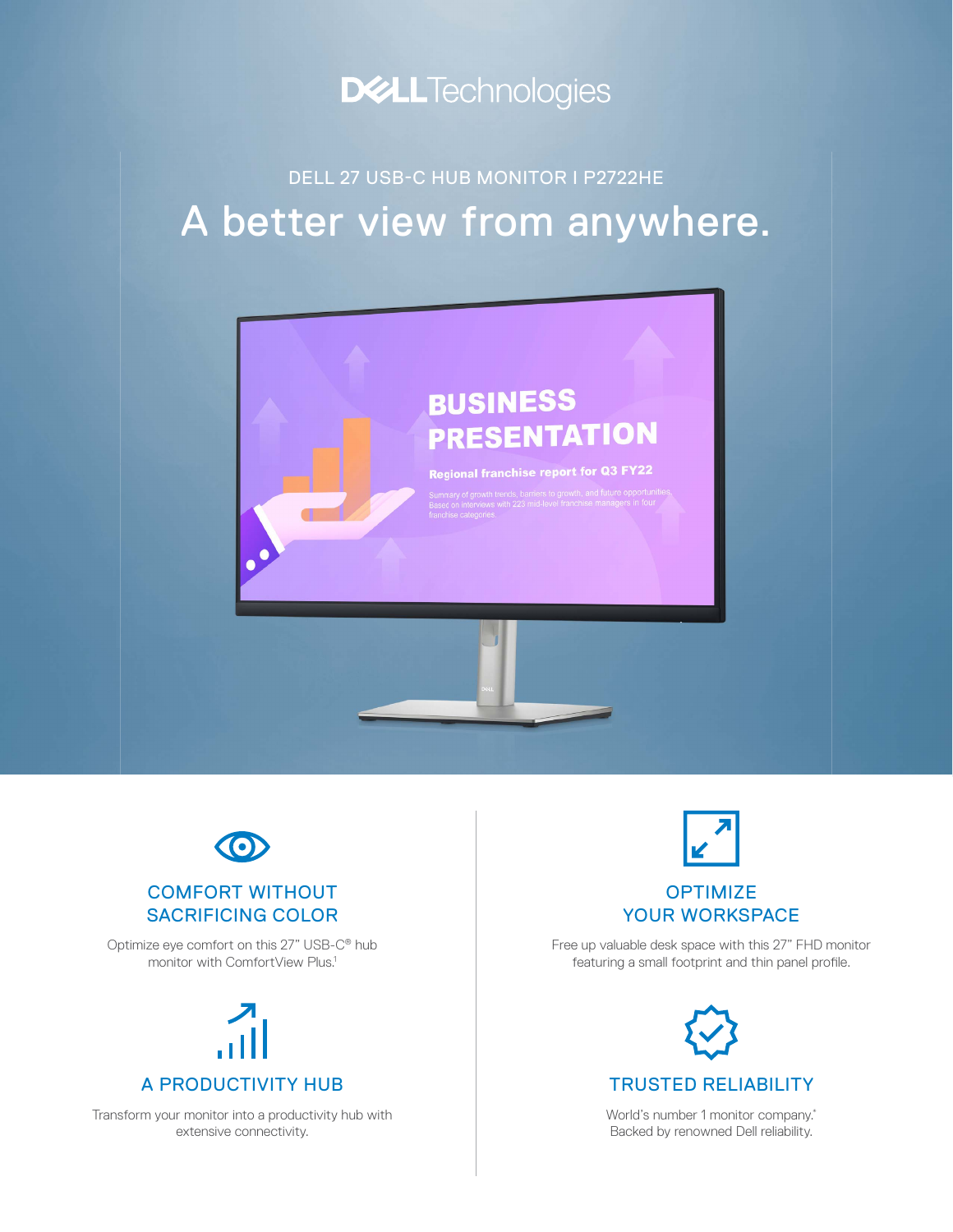## Maximize productivity



#### COMFORT WITHOUT SACRIFICING COLOR

Comfort without sacrificing color: Optimize eye comfort on this 27" FHD monitor with ComfortView Plus<sup>1</sup>, an always-on, built-in screen that reduces potentially harmful blue light emissions while delivering excellent color accuracy.

Color consistency comes standard: See consistent, vibrant colors across a wide viewing angle enabled by In-Plane Switching (IPS) technology. With 99% sRGB coverage, you get precise colors right out of the box.



#### **OPTIMIZED WORKSPACE**

Sleek, stylish and organized: Hide cords in the monitor riser to keep things organized. This sleek monitor has a three-sided ultrathin bezel, small base and an improved, easy-to-use cable management system.

Comfort is key: Tilt, swivel, pivot and adjust the height of your monitor (150 mm height adjustment range) for a comfortable working experience.

Designed with you in mind: Navigate the menu and adjust screen settings with the easy-to-use joystick control. Snap on the optional Dell Slim Soundbar (SB521A) and elevate your listening experience.

A productivity hub: Transform your monitor into a productivity hub with RJ45 for wired Ethernet connectivity and USB-C providing up to 65W power delivery — all in one clutter-free setup.

Enhanced manageability: MAC Address pass thorugh<sup>2</sup>, PXE boot and wake-on-LAN are conveniently built in.

Single-cable convenience: Reduce cable clutter with USB-C connectivity, which offers the flexibility of connecting to multi-vendor USB-C systems<sup>3</sup> and saves up to 72% of workspace setup time.<sup>4</sup>

Jumpstart productivity: Simply press the monitor power button and the power sync feature seamlessly starts your monitor and connected Dell PC, even when the laptop lid is closed. Compatible with select Dell PCs.<sup>5</sup>

Expand your efficiency: Boost productivity by up to 21% with a dual monitor setup.<sup>4</sup> via Dell Express Daisy Chaining — a feature that allows automatic detection of the second display, skipping the manual step of changing OSD settings.

### THANK YOU FOR MAKING DELL MONITORS #1 WORLDWIDE\*

Peace of mind: Dell Premium Panel Exchange allows a free panel replacement during the Limited Hardware Warranty<sup>6</sup> period even if only one bright pixel is found.

Minimize downtime: Your monitor comes with a 3-year Advanced Exchange Service<sup>7</sup> so that if a replacement becomes necessary, it will be shipped to you the next business day during your 3-year Limited Hardware Warranty.6 Get a higher level of support: Upgrade to 24x7, in-region technical phone support from qualified engineers with Dell ProSupport option.<sup>8</sup>

## $\frac{2}{\sqrt{1}}$ CONNECT TO **PRODUCTIVITY**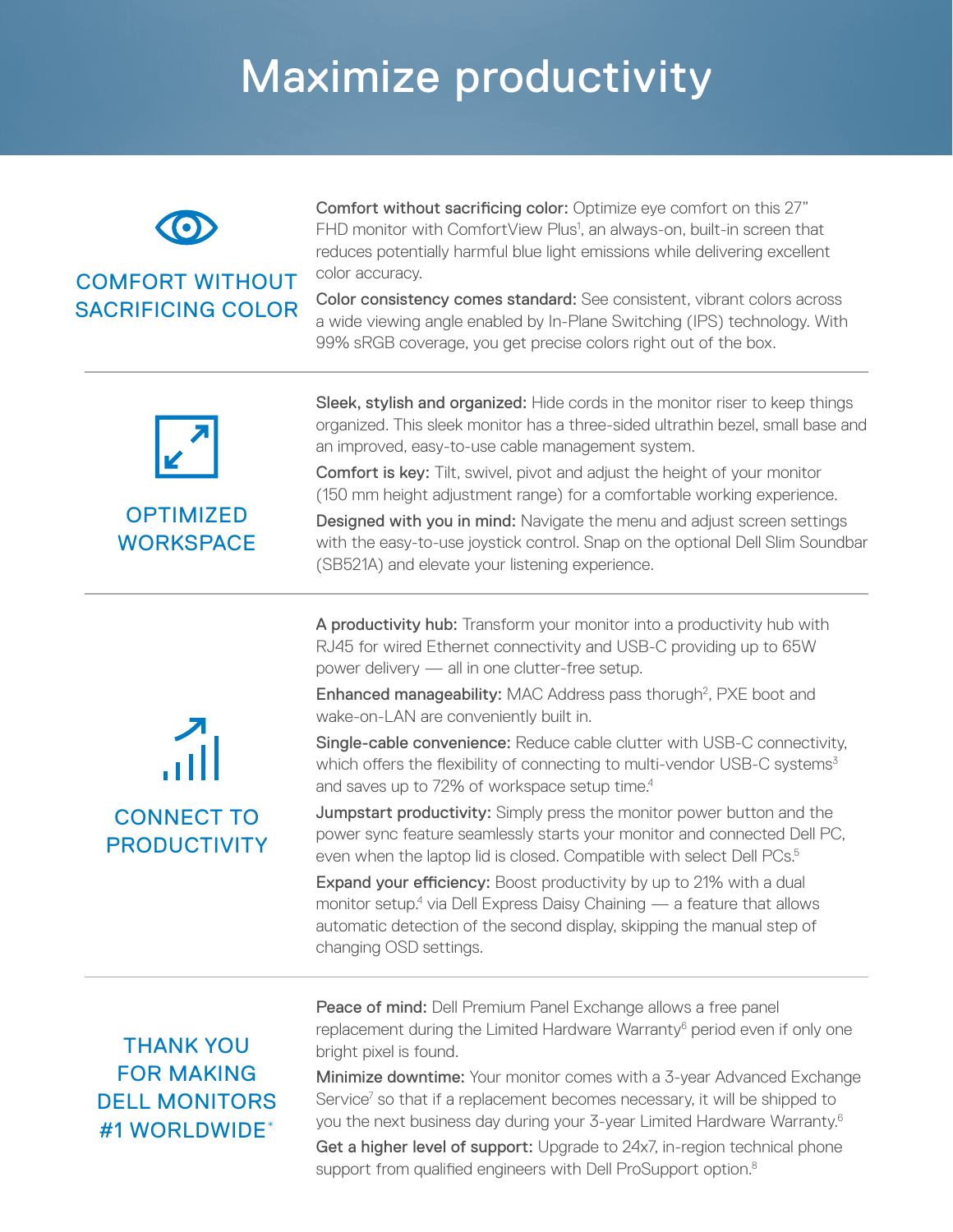## Features & Technical Specifications

| Monitor |  |  |  |
|---------|--|--|--|
|         |  |  |  |

| Monitor                                    | Dell 27 USB-C Hub Monitor - P2722HE                                                                                                                                                                                                                                                                         | What's in the box?                                         |  |  |  |
|--------------------------------------------|-------------------------------------------------------------------------------------------------------------------------------------------------------------------------------------------------------------------------------------------------------------------------------------------------------------|------------------------------------------------------------|--|--|--|
| Diagonal Viewing Size                      | 686 mm (27 inches)                                                                                                                                                                                                                                                                                          | Components                                                 |  |  |  |
| <b>Active Display Area</b>                 |                                                                                                                                                                                                                                                                                                             | • Monitor with stand                                       |  |  |  |
| Width                                      | 597.89 mm (23.54 inches)                                                                                                                                                                                                                                                                                    | Cables                                                     |  |  |  |
| Height<br><b>Maximum Preset Resolution</b> | 336.31 mm (13.24 inches)<br>1920 x 1080 at 60 Hz                                                                                                                                                                                                                                                            | • Power cable                                              |  |  |  |
| <b>Aspect Ratio</b>                        | 16:9                                                                                                                                                                                                                                                                                                        | • DisplayPort to DisplayPort cable (1.8m)                  |  |  |  |
| <b>Pixel Pitch</b>                         | $0.3114$ mm $\times$ 0.3114 mm                                                                                                                                                                                                                                                                              | • USB Type-C cable (1.8m)                                  |  |  |  |
| Pixel Per Inch (PPI)                       | 82                                                                                                                                                                                                                                                                                                          | • Cable tie                                                |  |  |  |
| <b>Brightness</b>                          | Documentation<br>300 cd/m <sup>2</sup> (typical)                                                                                                                                                                                                                                                            |                                                            |  |  |  |
| Color Support                              | Color gamut: sRGB 99% (typical)<br>Color depth: 16.7 million colors                                                                                                                                                                                                                                         | • Quick Setup Guide<br>• Safety and regulatory information |  |  |  |
| Contrast Ratio                             | 1000:1 (typical)                                                                                                                                                                                                                                                                                            |                                                            |  |  |  |
| <b>Viewing Angle</b>                       | 178°/178°                                                                                                                                                                                                                                                                                                   |                                                            |  |  |  |
| Response Time                              | 5 ms typical (Fast) (gray to gray)<br>8 ms (Normal mode) (gray to gray)                                                                                                                                                                                                                                     |                                                            |  |  |  |
| Panel Type                                 | In-Plane Switching Technology                                                                                                                                                                                                                                                                               |                                                            |  |  |  |
| <b>Display Screen Coating</b>              | Anti-Glare                                                                                                                                                                                                                                                                                                  |                                                            |  |  |  |
| <b>Backlight Technology</b>                | White LED edgelight system                                                                                                                                                                                                                                                                                  |                                                            |  |  |  |
| ComfortView Plus with Flicker-free screen  | Yes                                                                                                                                                                                                                                                                                                         |                                                            |  |  |  |
| Dell Display Manager Compatibility         | Yes                                                                                                                                                                                                                                                                                                         |                                                            |  |  |  |
| Remote Asset Management                    | Yes, via Dell Command   Monitor                                                                                                                                                                                                                                                                             |                                                            |  |  |  |
| GSA/TAA<br><b>Optional Soundbar</b>        | Yes                                                                                                                                                                                                                                                                                                         |                                                            |  |  |  |
|                                            | <b>SB521A</b>                                                                                                                                                                                                                                                                                               |                                                            |  |  |  |
| Connectivity                               |                                                                                                                                                                                                                                                                                                             |                                                            |  |  |  |
| Connectors                                 | 1 x HDMI port version 1.4 (HDCP 1.4)<br>1 x DisplayPort version 1.2 (HDCP 1.4)<br>1 x DisplayPort (Out) with MST (HDCP 1.4)<br>1 x USB Type-C® upstream port (Alternate mode with DisplayPort 1.2, Power Delivery up to 65 W)**<br>4 x SuperSpeed USB 5Gbps (USB 3.2 Gen1) downstream port<br>1 x RJ45 port |                                                            |  |  |  |
| <b>HDCP Support</b>                        | HDMI HDCP 1.4<br>DP HDCP 1.4                                                                                                                                                                                                                                                                                |                                                            |  |  |  |
| <b>Design Features</b>                     |                                                                                                                                                                                                                                                                                                             |                                                            |  |  |  |
| Adjustability                              | Height adjustable stand (150 mm), Tilt (-5° to 21°), Swivel (-45° to 45°), Pivot (-90° to 90°)                                                                                                                                                                                                              |                                                            |  |  |  |
| Security                                   | Security lock slot (cable lock sold separately)                                                                                                                                                                                                                                                             |                                                            |  |  |  |
| <b>Flat Panel Mount Interface</b>          | VESA (100 mm x 100 mm)                                                                                                                                                                                                                                                                                      |                                                            |  |  |  |
| Power                                      |                                                                                                                                                                                                                                                                                                             |                                                            |  |  |  |
| AC input                                   | 100 VAC to 240 VAC / 50 Hz or 60 Hz ± 3 Hz / 1.70 A (typical)                                                                                                                                                                                                                                               |                                                            |  |  |  |
| voltage/frequency/current                  |                                                                                                                                                                                                                                                                                                             |                                                            |  |  |  |
| Power Consumption (Operational)            | $0.2$ W (Off mode) <sup>9</sup><br>0.2 W (Standby Mode) <sup>9</sup><br>17.1 W (On mode) $9$<br>132 W (Max.) <sup>10</sup>                                                                                                                                                                                  |                                                            |  |  |  |
| Power Consumption Stand by / Sleep         | Less than 0.3W                                                                                                                                                                                                                                                                                              |                                                            |  |  |  |
| Dimensions (with stand)                    |                                                                                                                                                                                                                                                                                                             |                                                            |  |  |  |
| Height                                     | 534.15 mm (21.03 inches)                                                                                                                                                                                                                                                                                    |                                                            |  |  |  |
| Width                                      | 609.90 mm (24.01 inches)                                                                                                                                                                                                                                                                                    |                                                            |  |  |  |
| Depth                                      | 190.10 mm (7.48 inches)                                                                                                                                                                                                                                                                                     |                                                            |  |  |  |
| Weight                                     |                                                                                                                                                                                                                                                                                                             |                                                            |  |  |  |
| Weight (panel only - for VESA mount/       | 4.92 kg (10.85 lb)                                                                                                                                                                                                                                                                                          |                                                            |  |  |  |
| no cables)                                 |                                                                                                                                                                                                                                                                                                             |                                                            |  |  |  |
| Weight (monitor and cables with stand)     | 7.14 kg (15.74 lb)                                                                                                                                                                                                                                                                                          |                                                            |  |  |  |
| Weight (with packaging)                    | 9.62 kg (21.21 lb)                                                                                                                                                                                                                                                                                          |                                                            |  |  |  |
| <b>Standard Service Plan</b>               | Premium Panel Exchange, 3 Years Advanced Exchange Service <sup>7</sup> & Limited Hardware Warranty <sup>6</sup>                                                                                                                                                                                             |                                                            |  |  |  |
| <b>Optional Service Plan</b>               | Dell ProSupport <sup>8</sup>                                                                                                                                                                                                                                                                                |                                                            |  |  |  |
| <b>Environmental Compliance</b>            | ENERGY STAR® certified monitor, EPEAT® Gold registered where applicable <sup>11</sup> , RoHS-compliant, TCO Edge<br>Certified Displays, BFR/PVC free monitor (excluding external cables), Arsenic-free glass and Mercury-free for<br>the panel only                                                         |                                                            |  |  |  |